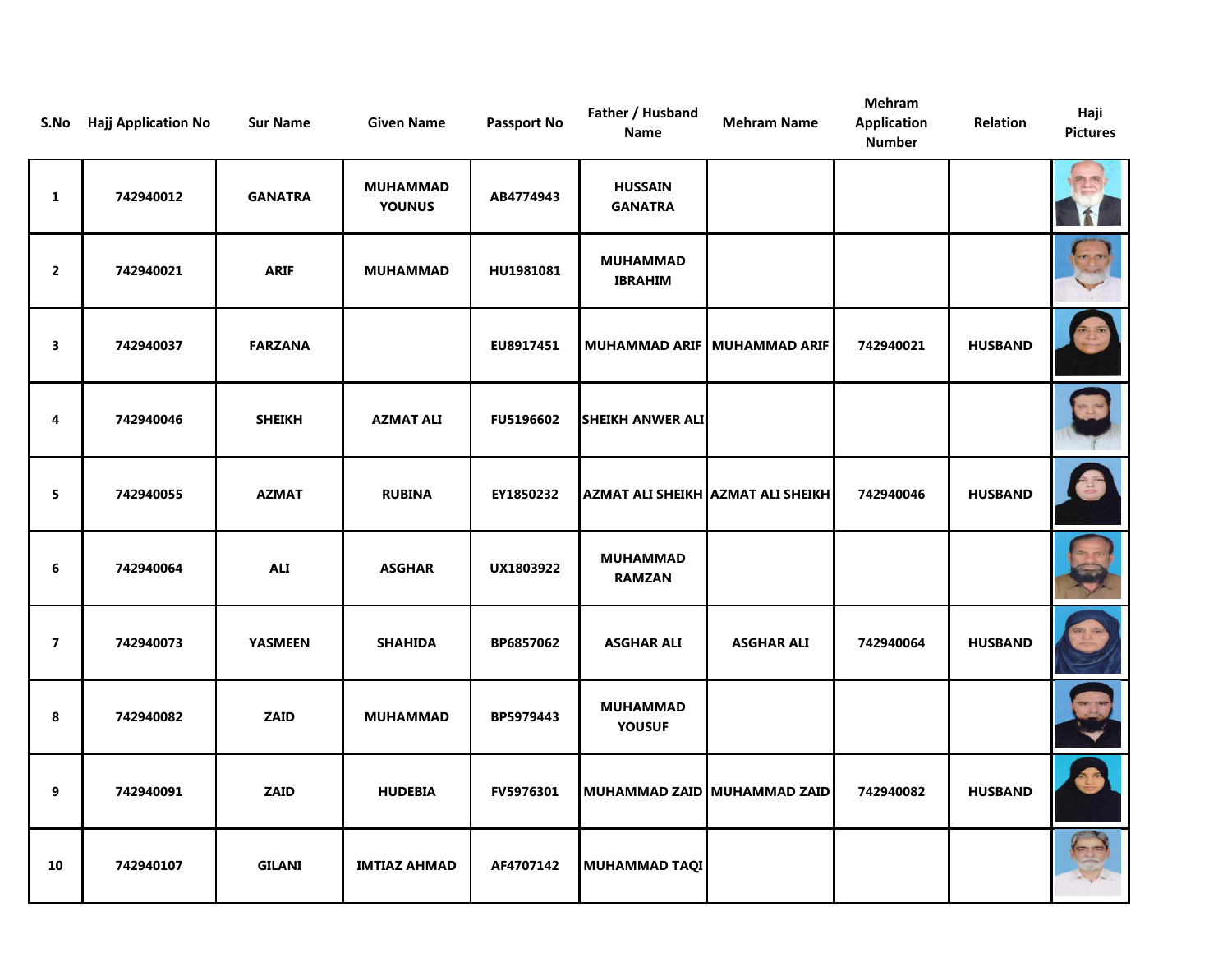| 11 | 742940116 | <b>SHAFAQ</b>   | <b>TABINDA</b>                    | EX5189241 | <b>IMTIAZ AHMED</b><br><b>GILANI</b>     | <b>IMTIAZ AHMAD</b><br><b>GILANI</b>              | 742940107 | <b>HUSBAND</b> |                                          |
|----|-----------|-----------------|-----------------------------------|-----------|------------------------------------------|---------------------------------------------------|-----------|----------------|------------------------------------------|
| 12 | 742940125 | <b>RAHIM</b>    | <b>ABDUL</b>                      | RZ9155351 | <b>ABDUL GHANI</b>                       |                                                   |           |                | $\Rightarrow$ $\Rightarrow$              |
| 13 | 742940134 | <b>SOBIA</b>    |                                   | DA0005051 | <b>ABDUL RAHIM</b>                       | <b>ABDUL RAHIM</b>                                | 742940125 | <b>HUSBAND</b> |                                          |
| 14 | 742940143 | <b>AHMED</b>    | <b>MUZAMMIL</b>                   | GW1158543 | <b>MUHAMMAD</b><br><b>IQBAL</b>          |                                                   |           |                |                                          |
| 15 | 742940152 | <b>MUZAMMIL</b> | <b>SIDRA</b>                      | AK4105274 | <b>MUZAMMIL</b><br><b>AHMED</b>          | <b>MUZAMMIL</b><br><b>AHMED</b>                   | 742940143 | <b>HUSBAND</b> |                                          |
| 16 | 742940161 | <b>ATIZAZ</b>   | <b>SHALAL</b>                     | AB1418872 | <b>ATIZAZ UDDIN</b>                      |                                                   |           |                |                                          |
| 17 | 742940177 | <b>SHALAL</b>   | <b>SADIA BIBI</b>                 | LV3092892 | <b>SHALAL</b>                            | <b>SHALAL ATIZAZ</b>                              | 742940161 | <b>HUSBAND</b> | $\left  \frac{1}{\sqrt{2}} \right $<br>3 |
| 18 | 742940186 | <b>BEGUM</b>    | <b>KAUSAR</b>                     | NW3953482 | <b>ATIZAZ UDDIN</b>                      | <b>SHALAL ATIZAZ</b>                              | 742940161 | SON            |                                          |
| 19 | 742940195 | <b>AHMED</b>    | <b>AZHAR</b><br><b>JALALUDDIN</b> | WD1152922 | <b>NAZAR</b><br><b>MUHAMMAD</b>          |                                                   |           |                |                                          |
| 20 | 742940204 | <b>AAMREEN</b>  | <b>SYEDA</b>                      | KF1226331 | <b>AZHAR JALAL</b><br><b>UDDIN AHMED</b> | <b>AZHAR</b><br><b>JALALUDDIN</b><br><b>AHMED</b> | 742940195 | <b>HUSBAND</b> | <b>PASS</b>                              |
| 21 | 742940213 | <b>AZHAR</b>    | <b>USAMA BIN</b>                  | NF1847321 | <b>AZHAR JALAL</b><br><b>UDDIN AHMED</b> |                                                   |           |                |                                          |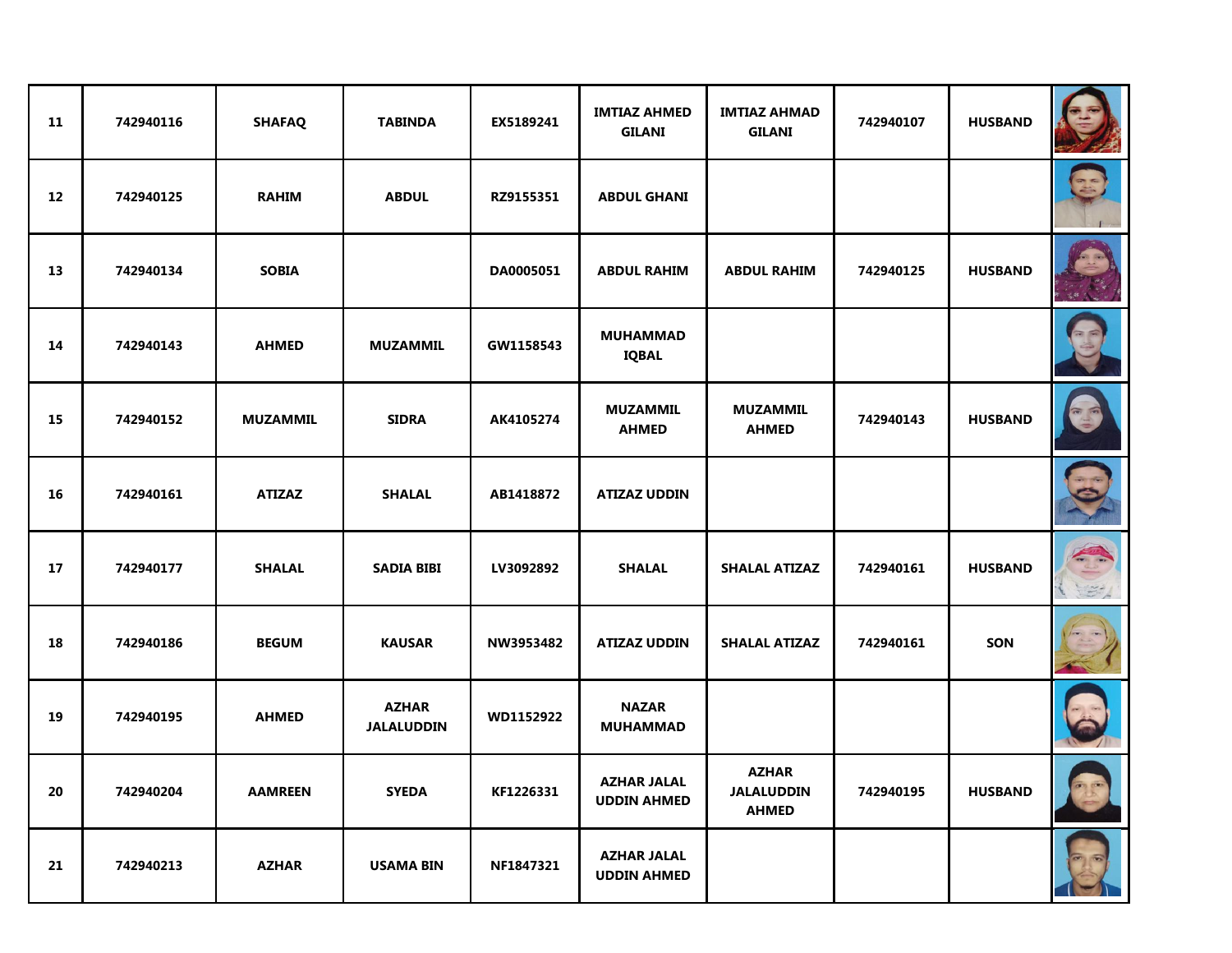| 22 | 742940222 | <b>AZHAR</b>  | <b>FATIMA</b>   | NN1847901 | <b>AZHAR JALAL</b><br><b>UDDIN AHMED</b> | <b>AZHAR</b><br><b>JALALUDDIN</b><br><b>AHMED</b> | 742940195 | <b>FATHER</b>  |             |
|----|-----------|---------------|-----------------|-----------|------------------------------------------|---------------------------------------------------|-----------|----------------|-------------|
| 23 | 742940231 | <b>GUL</b>    | <b>SHER</b>     | AC4799903 | <b>GUL ADAM</b>                          |                                                   |           |                |             |
| 24 | 742940247 | <b>BEGUM</b>  | <b>MARJAN</b>   | YJ3950341 | <b>SHER GUL</b>                          | <b>SHER GUL</b>                                   | 742940231 | <b>HUSBAND</b> |             |
| 25 | 742940256 | <b>AHMED</b>  | <b>IMTIYAZ</b>  | FX1178441 | <b>MUSHTAQ AHMED</b>                     |                                                   |           |                |             |
| 26 | 742940265 | <b>BANO</b>   | <b>AKBARI</b>   | DJ3796972 | <b>MUSHTAQ AHMED</b>                     | <b>IMTIYAZ AHMED</b>                              | 742940256 | SON            |             |
| 27 | 742940274 | <b>SADIQ</b>  | <b>MUHAMMAD</b> | HA5465611 | <b>MUHAMMAD</b><br><b>FAROOQ</b>         |                                                   |           |                |             |
| 28 | 742940283 | <b>SADIQ</b>  | <b>ASMA</b>     | FS5463971 | <b>MUHAMMAD</b><br><b>SADIQ</b>          | <b>AKBARI BANO</b>                                | 742940265 | <b>HUSBAND</b> | C           |
| 29 | 742940292 | <b>HARIS</b>  | <b>MUHAMMAD</b> | ET6917671 | <b>MUHAMMAD</b><br><b>FAROOQ</b>         |                                                   |           |                |             |
| 30 | 742940301 | <b>IQBAL</b>  | <b>FIZZA</b>    | BP1334222 | <b>MUHAMMAD</b><br><b>HARIS</b>          | <b>MUHAMMAD</b><br><b>HARIS</b>                   | 742940292 | <b>HUSBAND</b> |             |
| 31 | 742940317 | <b>ISMAIL</b> | <b>MUHAMMAD</b> | AZ1853932 | <b>MUHAMMAD</b><br><b>RAFIQ</b>          |                                                   |           |                | <b>CONT</b> |
| 32 | 742940326 | <b>ISMAIL</b> | <b>SANA</b>     | GQ1856791 | <b>MUHAMMAD</b><br><b>ISMAIL</b>         | <b>MUHAMMAD</b><br><b>ISMAIL</b>                  | 742940317 | <b>HUSBAND</b> |             |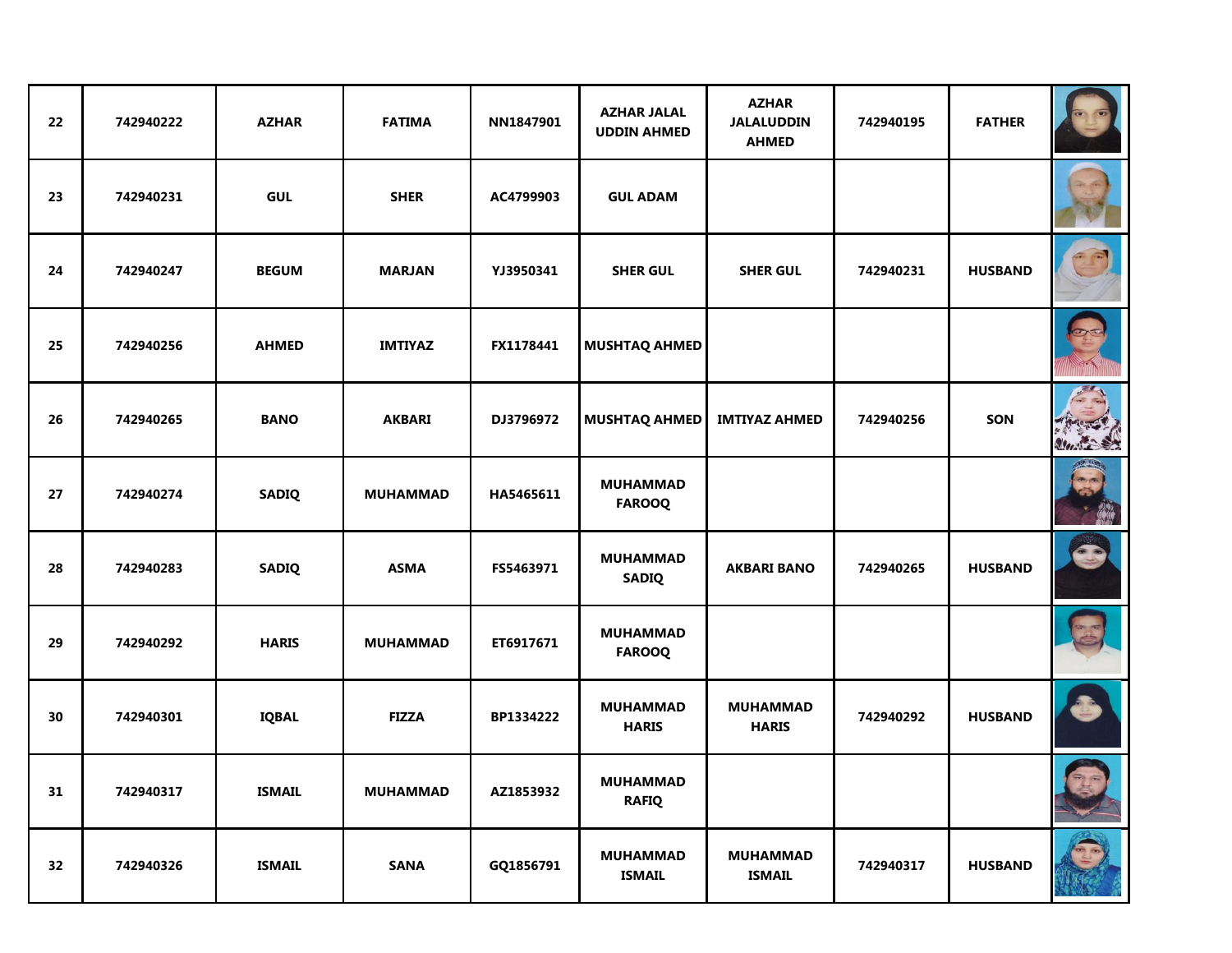| 33 | 742940335 | <b>KHAN</b>    | <b>IMRAN</b>                          | CJ4147991 | <b>MUHAMMAD</b><br><b>HANIF KHAN</b>      |                                                          |           |                |    |
|----|-----------|----------------|---------------------------------------|-----------|-------------------------------------------|----------------------------------------------------------|-----------|----------------|----|
| 34 | 742940344 | <b>ZAWLAN</b>  | <b>SUMAIRA</b>                        | AD5602061 | <b>IMRAH KHAN</b>                         | <b>IMRAN KHAN</b>                                        | 742940335 | <b>HUSBAND</b> |    |
| 35 | 742940353 | <b>ADNAN</b>   |                                       | AD1409412 | <b>ABDUL SHAKOOR</b>                      |                                                          |           |                |    |
| 36 | 742940362 | <b>ADNAN</b>   | <b>AMINA</b>                          | DU1404401 | <b>ADNAN</b>                              | <b>ADNAN</b>                                             | 742940353 | <b>HUSBAND</b> |    |
| 37 | 742940371 | <b>ARIF</b>    | <b>SYED MUHAMMAD</b><br><b>MOHSIN</b> | CH1983432 | <b>SYED MUHAMMAD</b><br><b>MOOSA ARIF</b> |                                                          |           |                | 25 |
| 38 | 742940387 | <b>MOHSIN</b>  | <b>AMBER</b>                          | AG0112272 | <b>MOHSIN ARIF</b>                        | <b>SYED MUHAMMAD SYED MUHAMMAD</b><br><b>MOHSIN ARIF</b> | 742940371 | <b>HUSBAND</b> |    |
| 39 | 742940396 | <b>ASHHAD</b>  | <b>SYED MUHAMMAD</b>                  | EA1849832 | <b>MOHSIN ARIF</b>                        | <b>SYED MUHAMMAD SYED MUHAMMAD</b><br><b>MOHSIN ARIF</b> | 742940371 | <b>FATHER</b>  |    |
| 40 | 742940405 | <b>SHAWEZ</b>  | <b>SYED MUHAMMAD</b>                  | FC5191622 | <b>MOHSIN ARIF</b>                        | <b>SYED MUHAMMAD SYED MUHAMMAD</b><br><b>MOHSIN ARIF</b> | 742940371 | <b>FATHER</b>  |    |
| 41 | 742940414 | <b>MUSTAFA</b> | <b>SYED MUHAMMAD</b>                  | DW0872321 | <b>MOHSIN ARIF</b>                        | <b>SYED MUHAMMAD SYED MUHAMMAD</b><br><b>MOHSIN ARIF</b> | 742940371 | <b>FATHER</b>  |    |
| 42 | 742940423 | <b>TUMBI</b>   | <b>JOHAR</b>                          | AA7234282 | <b>IQBAL TUMBI</b>                        |                                                          |           |                |    |
| 43 | 742940432 | <b>JOHAR</b>   | <b>TABASSUM</b>                       | AC8126902 | <b>JOHAR</b>                              | <b>JOHAR TUMBI</b>                                       | 742940423 | <b>HUSBAND</b> |    |